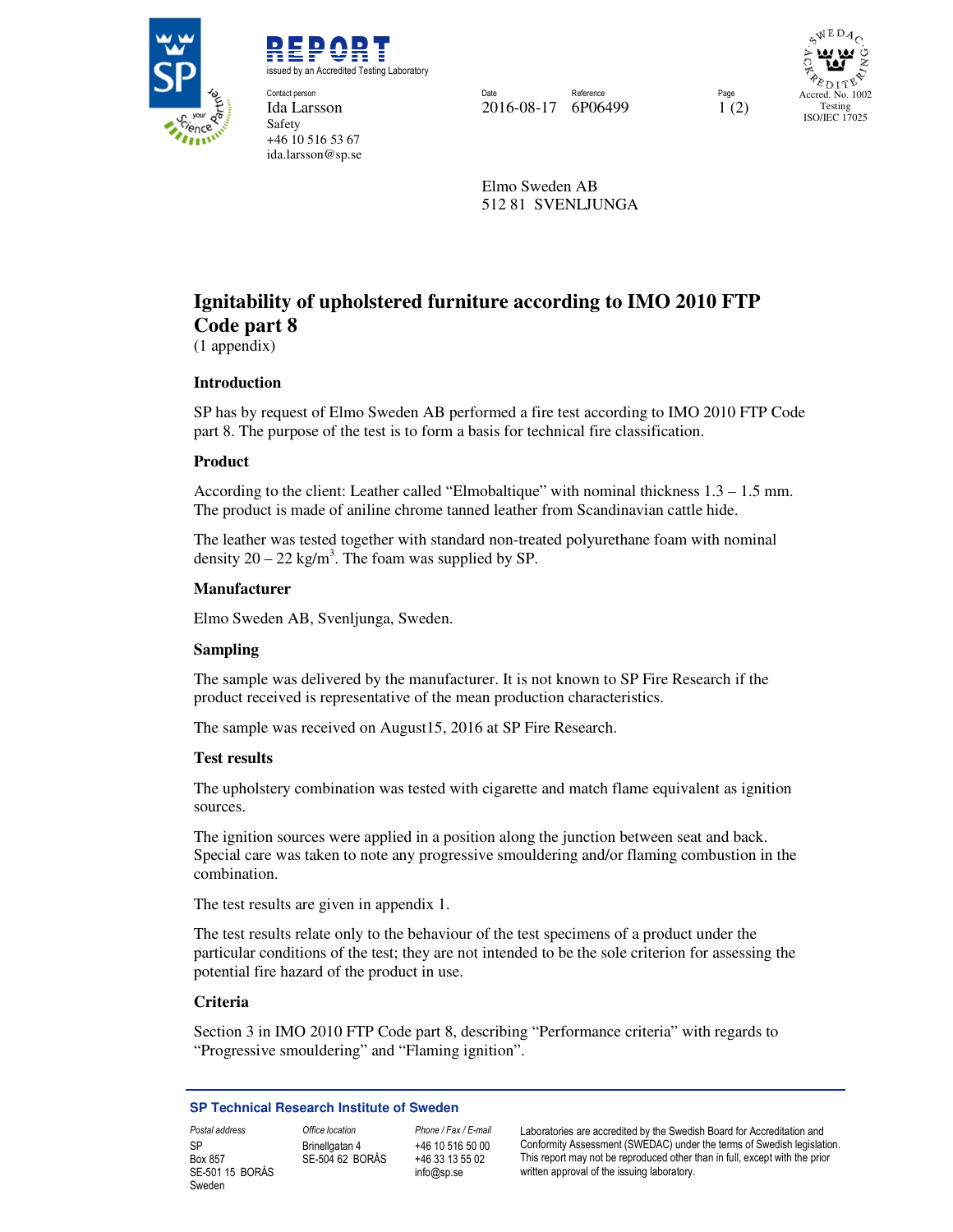



#### **Assessment**

The tested upholstered furniture combination meets the technical fire requirements according to IMO 2010 FTP Code part 8.

#### **Deviation from standard**

The test was performed on a test rig according to EN 1021-1:2006. This test rig is identical to the test rig in IMO 2010 FTP Code part 8 except for an extra plate at the end of the outer parts of the back and seat. This helps the filling from slipping and improves the repeatability of the test standard. This deviation was considered as having no influence on the test results (except for the better).

The gas used in the gas flame test was butane. The standard specifies the use of propane (95% purity). The two gas species are however deemed to be equivalent and this deviation is assessed not to have an impact on the test results.

# **SP Technical Research Institute of Sweden Safety - Fire Research, Fire Dynamics**

Performed by Examined by

igned by: Ida Larsson<br>teason: I am the author of this document<br>Date & Time: 2016-08-17 13:53:22 +02:00 loh Lavern  $\overline{1}$  ,  $\overline{1}$  and  $\overline{2}$  and  $\overline{2}$  and  $\overline{2}$  and  $\overline{2}$  and  $\overline{2}$  and  $\overline{2}$  and  $\overline{2}$  and  $\overline{2}$  and  $\overline{2}$  and  $\overline{2}$  and  $\overline{2}$  and  $\overline{2}$  and  $\overline{2}$  and  $\overline{2}$  and  $\overline{2}$  and  $\$ 

Innera

Signed by: Per Thureson<br>Reason: I have reviewed this document<br>Date & Time: 2016-08-17 13:44:56 +02:00

Ida Larsson Per Thureson

**Appendix** 

1 Test results – IMO 2010 FTP Code part 8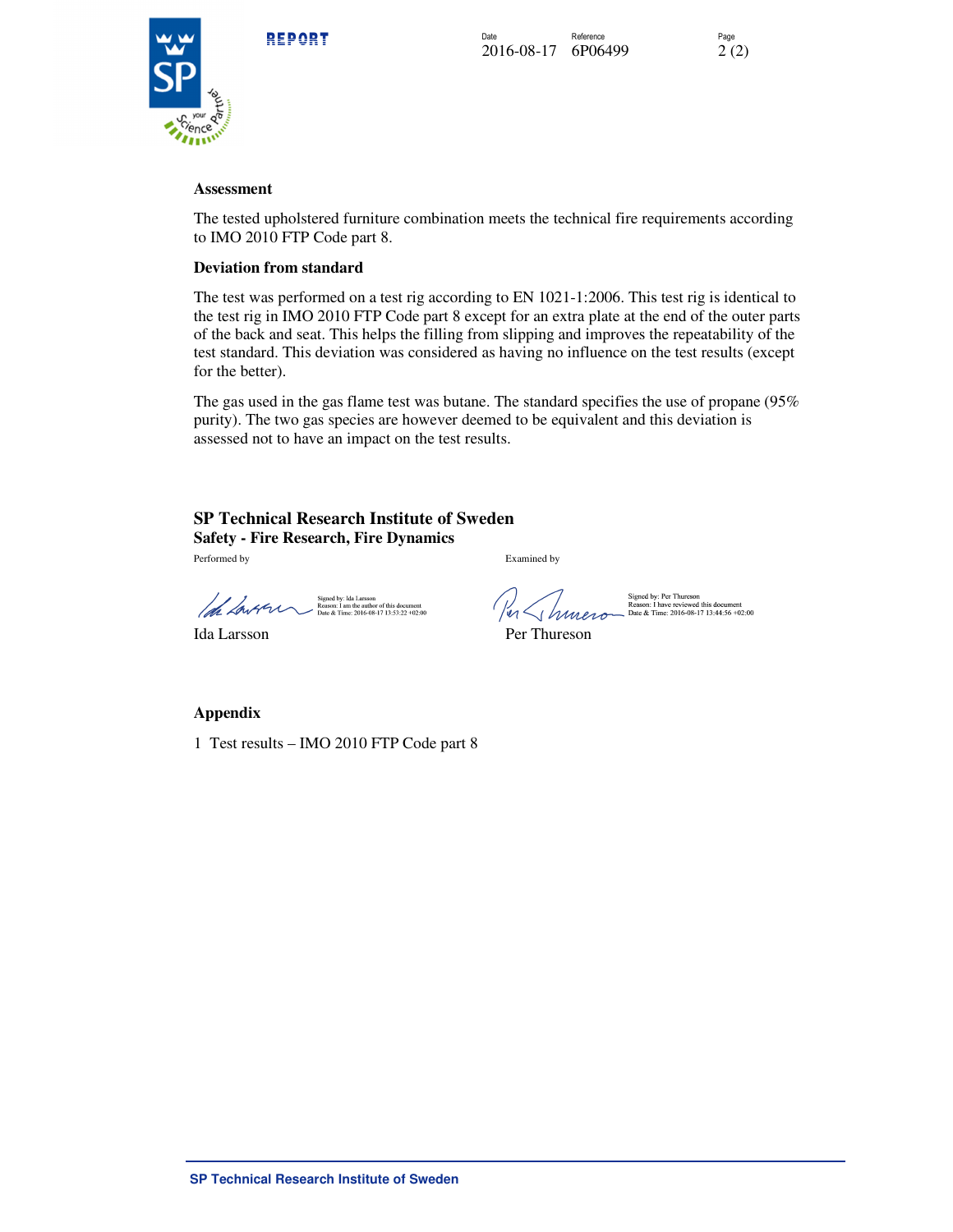

Appendix 1

# **Test results – IMO 2010 FTP Code part 8**

## **Product**

According to the client: Leather called "Elmobaltique" with nominal thickness 1.3 – 1.5 mm. The product is made of aniline chrome tanned leather from Scandinavian cattle hide.

The leather was tested together with standard non-treated polyurethane foam with nominal density  $20 - 22$  kg/m<sup>3</sup>. The foam was supplied by SP.

#### **Test specimen**

The upholstered furniture had the dimensions 450 mm x 300 mm 75 mm and 450 mm x 150 mm 75 mm.

#### **Observations, ignition source cigarette**

### **Table 1. Observations during the cigarette tests.**

| Test no.                         | 1     | 2     |
|----------------------------------|-------|-------|
| The cigarette was applied, min:s | 00:00 | 00:00 |
| Cover ignited, min:s             | _*    | _*    |
| Filling ignited, min:s           | _*    | _*    |
| The cigarette died out, min:s    | 36:48 | 29:42 |
| The test was finished, min:s     | 60:00 | 60:00 |

\* Ignition of the materials was not observed.

#### **Observations after the fire test**

No progressive smouldering or flaming occurred within the 60 minute test time (non-ignition).

#### **Observations, ignition source small flame**

**Table 2. Observations during the match flame tests.**

|                                                                                                  | Test no 1 | Test no 2     |
|--------------------------------------------------------------------------------------------------|-----------|---------------|
| The ignition source was applied in a position along the<br>junction between seat and back, min:s | 00:00     | 00:00         |
| Cover ignited, min:s                                                                             | _*        | _*            |
| Filling ignited, min:s                                                                           | _*        | _*            |
| The ignition source was removed, min:s                                                           | 00:20     | 00:20         |
| After flame time, min:s                                                                          | _*        | $\rightarrow$ |
| The test was finished, min:s                                                                     | 60:00     | 60:00         |

\* Ignition of the materials was not observed.